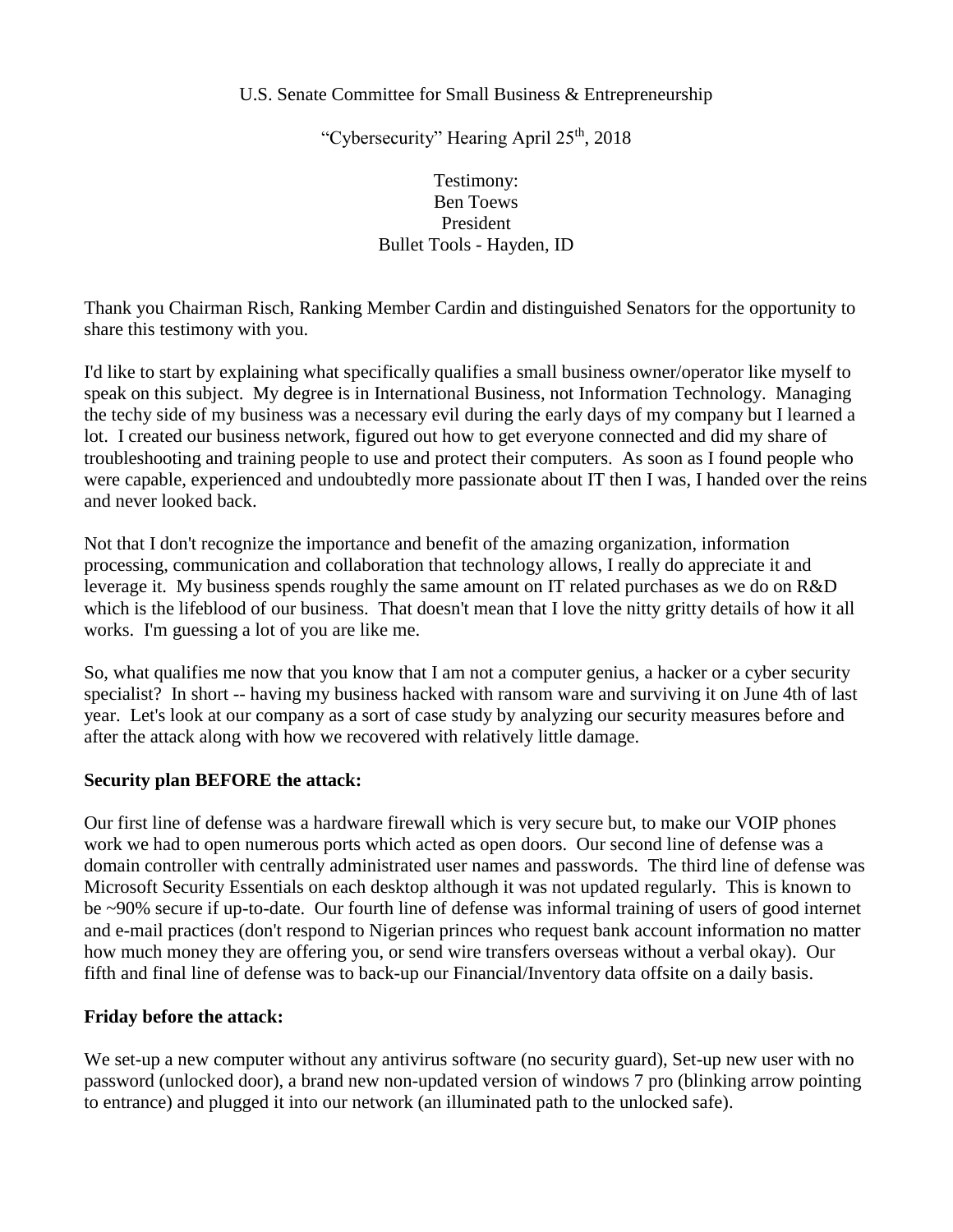### **What happened (as near as we can tell)**

The non-updated version of Windows was viewable as a potential vulnerability. Once they had our IP address they could tell we had a remote desktop activated. They likely used a brute force user name attack to find out if any users had no password protection then used the user without a password to execute a piece of ransom ware on our server which encrypted every file that the user had access to and placed a ransom note in every folder the user had access to. We discovered this on Monday morning.

### **Recovery**

We discovered we had been attacked and 1st had everyone turn off computers and unplug from network We had to analyze what had happened to determine how widespread and ongoing the issue was. After seeing the ransom note we used our cell phone browsers to find reputable online security companies with utilities that could identify and possibly help us restore our system. We cautiously booted one system at a time and searched for encrypted files and found that only our shared network folders and the files on the remote desktop account of one user were encrypted.

As each system was booted we installed Malwarebytes and ran a full scan where we discovered that the new computer had over 300 malware/virus files. Everything else was mostly clean. Computers using outlook often had some slight issues. We deleted the user, backed up the infected files on a separate hard drive and deleted from networked folders, updated windows on the new computer and all others then restored financial/inventory back-ups to the network. The majority of our company was back running as usual in 3-4 hours. Without the off-site backup we would have been in a really tough position.

The data we lost on our shared network folders was 80% older files which was kind of like having your storage unit destroyed that had been accumulating junk for 10+ years. You lose some valuable items but also a lot of junk that made it hard to find what was important anyway!

### **In process security measures:**

We are in the process of creating a dedicated network for our VOIP phones (outside the firewall) and have a policy change to NEVER create a user without immediately creating a password and have also set-up a VPN to connect offsite to remote desktops. We perform updates on systems and anti-virus regularly on all computers and we are formalizing our communication on IT issues with users. Finally, we now have offsite back-ups of all shared folders on a nightly basis.

### **Lessons Learned**

I've found in my life that learning from others' mistakes is a lot less painful then making the mistakes yourself. That is why I'm here today, to encourage you to help small businesses learn from my, and others, experiences to avoid going through it with their company.

There's a saying that "what we learn most from history is that we learn very little from history," let's try anyway by looking at a WWII example that works quite well as an example of the psychology behind the relaxed approach many small businesses have taken in relation to cyber-security:

In the years running up to the beginning of the second world war the British government was extremely concerned that in the event of hostilities breaking out, the German Luftwaffe would launch significant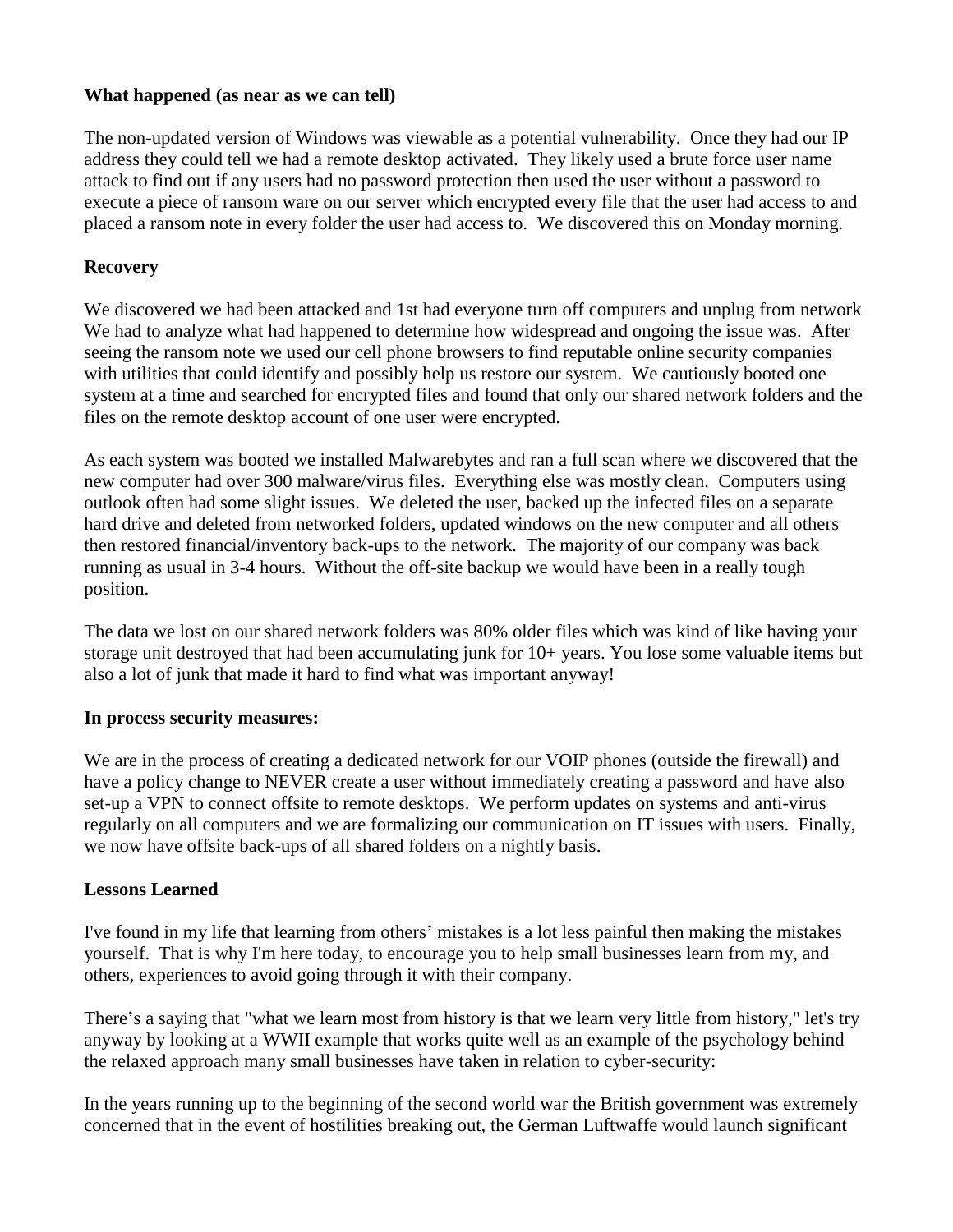attacks against Britain and especially London. With an estimated 250,000 casualties in the first week alone, the consensus was that millions of Londoners would flee, leaving the industrial war engine to grind to a halt. Several psychiatric hospitals were even set up on the outskirts of London to handle the huge numbers of casualties psychologically affected by the bombing.

History shows us that the psychological results expected never materialized, despite horrific numbers of casualties and extensive damage to homes, property and businesses throughout London.

A Canadian psychiatrist, J. T. MacCurdy, in his book *The Structure of Morale* postulated this was because the effect of a bomb falling on a population splits them into three groups:

1. The people killed by the bomb. As MacCurdy puts it, "the morale of the community depends on the reaction of the survivors, so from that point of view, the killed do not matter." Put this way the fact is obvious, corpses do not run about spreading panic.

Harsh, but true in this model.

2. The Near Misses. The ones that feel the blast, see the destruction but survive, deeply impressed. It may result in 'shock' and a preoccupation with the horrors witnessed.

3. The Remote Misses. These are the people who hear the sirens and the explosions, watch the aircraft overhead, but the bombs explode down the street. For them the experience of the bombing is that they survived easily, unlike the Near Miss group. The emotional result of the attack is a feeling of excitement with a flavor of invulnerability.

Near miss  $=$  trauma, remote miss  $=$  invulnerability.

Diaries and recollections of the period certainly support these theories. For instance, when a laborer was asked if he wanted to be evacuated to the countryside (after being bombed out of his house twice) he replied; "What, and miss all this? Not for all the tea in China!"

The reason for this attitude, the sense of invulnerability, is that they have been through the very worst of time - and survived. They had faced their fears, and realized they were not as bad as they thought they were going to be, and, in fact, the result of surviving had given them a sense of elation that made them feel even more alive than before.

On the subject at hand we can categorize all small business owners into these three categories: Those that have been hacked but didn't survive (direct hits). Those that have been hacked and survived (near misses), and those that have never been hacked (remote misses, - unhacked, by luck or precaution).

Now it probably goes without saying why the 1st category, those that get hacked and don't survive, aren't likely to be going around advertising it and probably have enough trauma from the event to produce a strong desire to forget it ever happened. They are also likely embarrassed by what happened and would prefer to keep it to themselves. This category of small business owner, we'll call them "Hacked to death," are probably busy starting a new business or working for someone else, leaving them with little free time to talk about what they are trying to forget anyway.

The second category is likely more prepared then many of those in the first and, unless it happened quite recently, have probably set up a very secure computer system at their companies that are safely backed up behind a hardware firewall….. or have abandoned using computers altogether in favor of pencil and paper along with their trusty fax machines, these business owners sporting their flip phones and calculators are willing to give up the productivity of computers for the safety of the tried and true - not likely a recipe for long term success.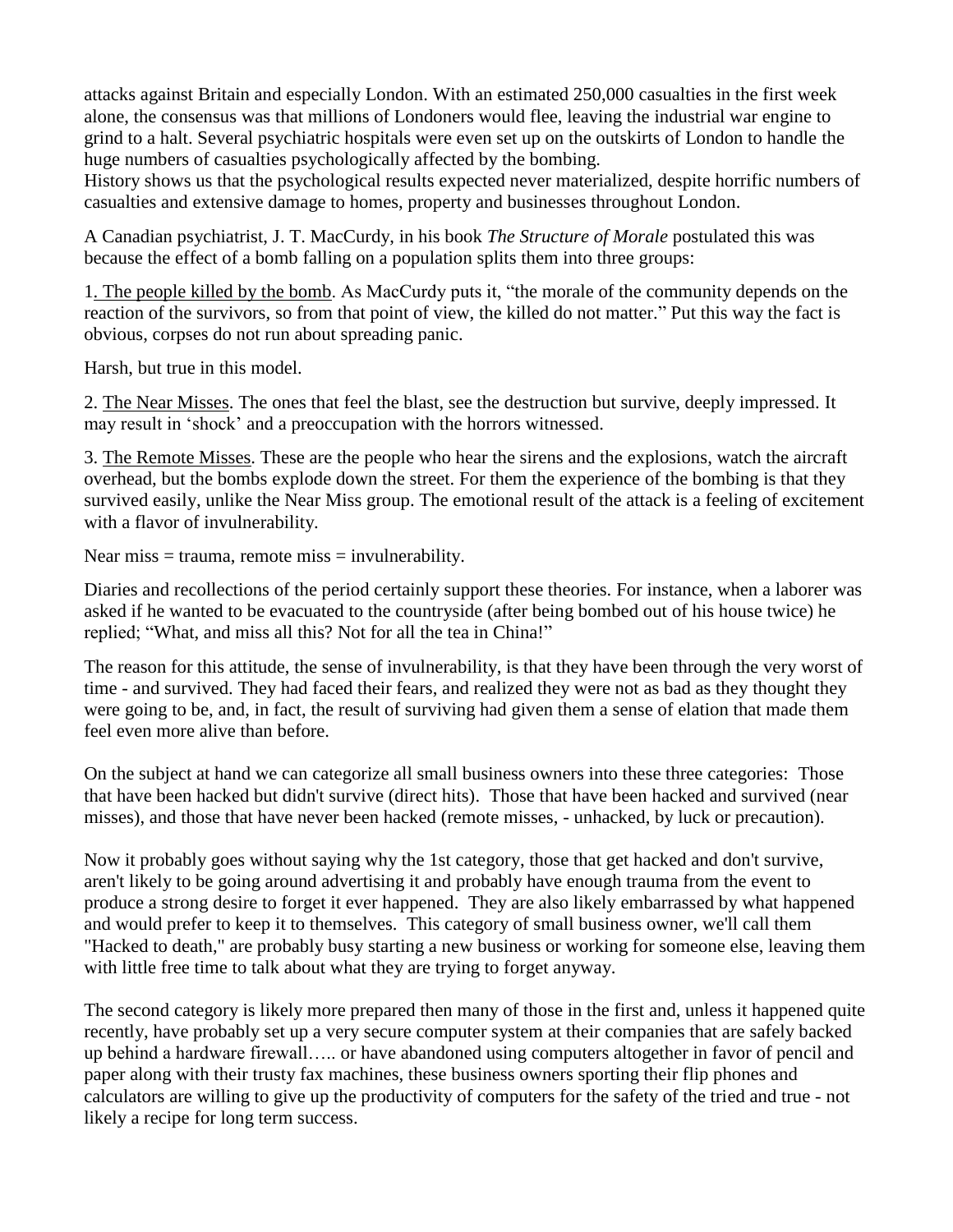The last category is the "remote miss" group. They've heard about companies being hacked on the news but nothing has hit anyone close enough to get their attention. They probably believe they are too small to be a target, have sufficient security in place or are just unlikely to be attacked. This group is who we are most likely trying to get information to, but like the Londoners of WWII there is a feeling of invulnerability that comes from hearing about what has happened to others that hasn't happened to them. Let's face it, if many of the largest companies on the planet along with some of the most sophisticated countries can get hacked so can they. Granted they are big targets and small business might not be but the cyber criminals are starting to realize that small, vulnerable, easy targets can be very lucrative.

For small businesses that are part of the lucky group that haven't yet been attacked or compromised this is a great time to realize the fact that they aren't immune to cybercrime, attacks are becoming more likely and frequent, not less, and the threat isn't going to go away so now is a great time to focus on understanding, analyzing and investing in the necessary precautions to keep themselves protected.

### **Recommendations:**

Knowing the psychology of those that have not yet been directly impacted by cybercrime is useful in formulating a strategy to help them. They need to be informed that they are a target and that increasingly small businesses are being successfully attacked. Spreading the word about this reality is critical to getting their attention. Once they are convinced there is a significant threat they need to be educated on how to protect themselves. You already have great resources available to small businesses and I would recommend finding ways to actively spread the word and further leverage them.

The Idaho SBDC helped our business write its initial business plan, obtain its initial funding and weather the storms of growing a small business over the last 18 years numerous times through coaching and classes. I now sit on the advisory board of the Idaho SBDC. I see how the SBDC has started responding already. The SBDC already has good resources in place to help prevent or mitigate the devastating effects of cyberattacks including a vulnerability assessment and other tools. They also run a listserve that shares best practices with other SBDCs nationwide. However, SBDC need to be empowered to fully develop these resources and help actively promote them to small business. These resources need to be not just further developed but actively promoted to the small business community. This could be done through public service type announcements that could be sent through various social media platforms targeting small businesses. Federal agencies also need to be encouraged to collaborate with SBDCs and promote them as a resource. There are nearly 1,000 SBDC locations, the SBDCs are the "boots on the ground" coaches across the country who can educate those at risk and help those dealing with a cyber-attack on their business.

I would also recommend encouraging cybersecurity training programs and developing common resources for SBDCs to use to aid and inform small business. The Department of Homeland Security and the other federal agencies have a lot of resources and knowledge but that knowledge is hard for small businesses to find and use. I am encouraged that SBDCs and those agencies are already working on this effort due to language this committee supported in the 2017 Defense bill.

There is also a need to establish standardized, reputable certifications for cybersecurity professionals along with a way for small businesses to confirm the credentials of cybersecurity providers. When dealing with I.T. issues many small business owners are wary since it is hard to know what exactly the people you hire are doing and it is difficult to know if they should be trusted with your information.